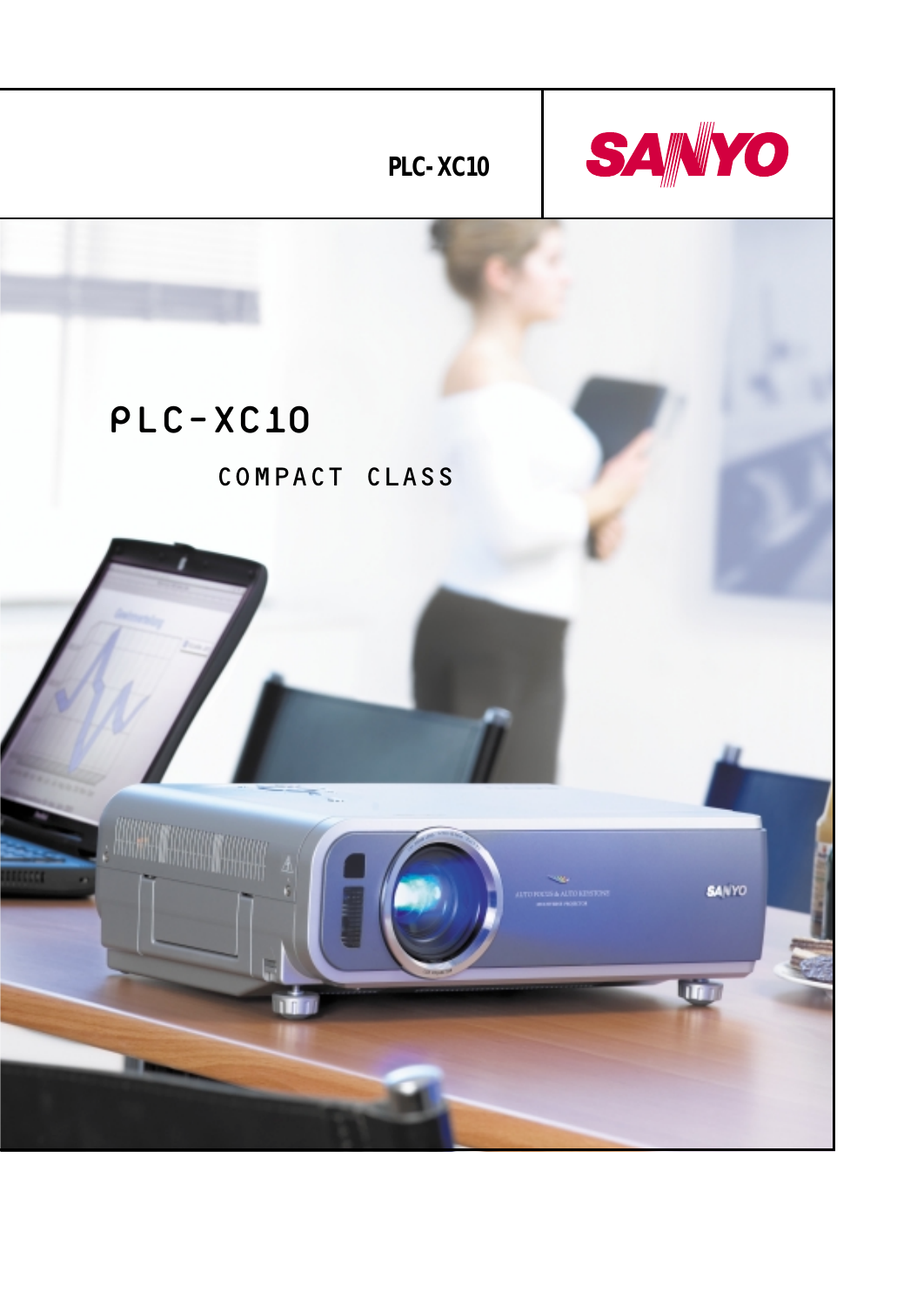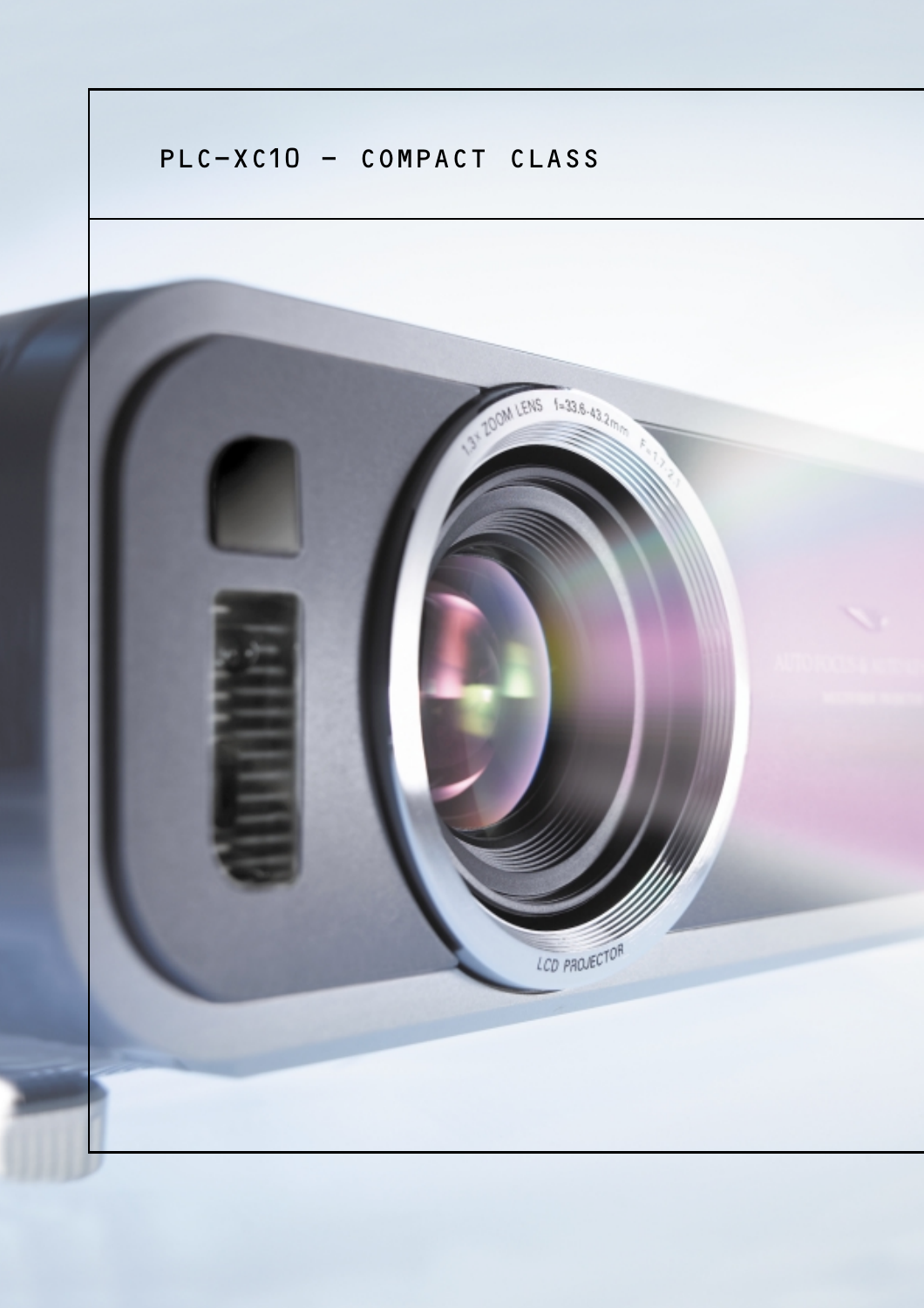

# THE USER IS THE BENCHMARK

SANYO, the leader in the field of presentation technology and one of the strongest manufacturers of professional LCD projectors, has now developed the PLC-XC10, a device which provides not only brilliant image quality but also excellent user-friendliness in a compact housing.

The practical Auto-Setup function saves the user the normal task of adjusting the projector before a presentation. The right sharpness is set automatically at the touch of a button, any possible trapezoidal image distortions are compensated and the projector is adjusted perfectly to the feed source.

Naturally, all these functions can also be set manually via the convenient remote control.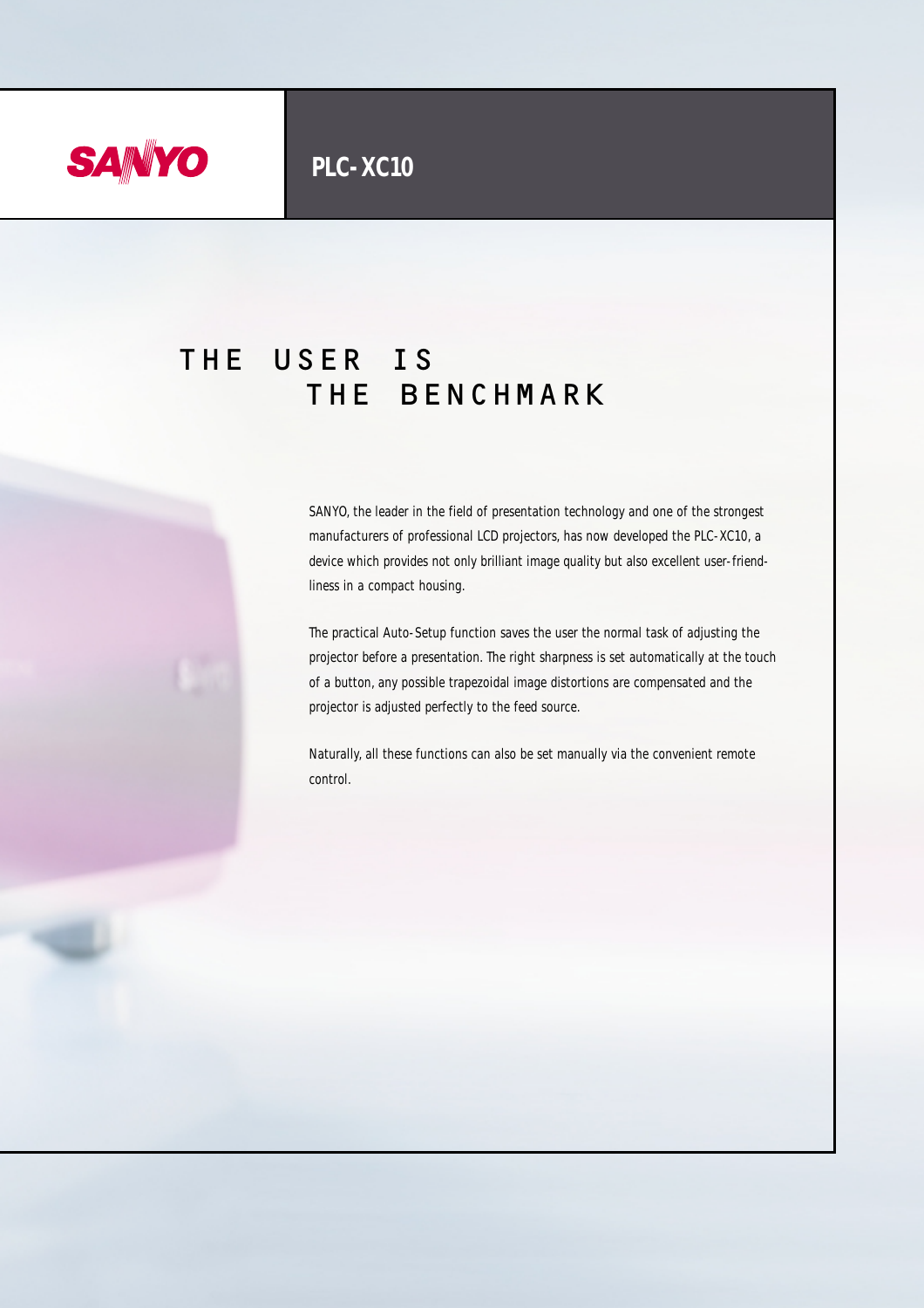## IMAGE QUALITY

### IMPRESSIVE BRIGHTNESS

With a light flux of 3,000 ANSI lumens. you can achieve vividly bright projections even in daylight. This high light yield is made possible by the micro lens technology used by SANYO. The light rays are concentrated at the LCD panel so that they can create a much more powerful image. The lamp used is a 300-watt NSH lamp with a service life of approx. 1,500 hours.

### HIGH CONTRAST

With a contrast range of 450:1, you will get projections with extremely rich contrast and high color intensity with jet black and radiant white.

### PROJECTION FORMATS FOR STANDARD LENS



|   | Throw<br>distance |              | Width<br>x Height                      | Possible<br>Diagonals |
|---|-------------------|--------------|----------------------------------------|-----------------------|
| A | 1.3 <sub>m</sub>  | min.<br>max. | $0.63 \times 0.47$<br>0.81 x 0.61      | 0.79<br>1.02          |
| B | 20m               | min.<br>max  | $0.96 \times 0.72$<br>$124 \times 093$ | 1.19<br>1.55          |
| C | 40m               | min.<br>max  | $1.87 \times 1.40$<br>244 x 183        | 2.34<br>3.05          |
| D | 60m               | min.<br>max  | 2.78 x 2.09<br>$3.64 \times 2.73$      | 3.48<br>4.55          |
| F | 100m              | min.<br>max. | $4.63 \times 3.47$<br>604 x 453        | 5.79<br>7.54          |

All specified values in [m] meters.

### NEW: AUTO-SETUP FUNCTION

FLEXIBILITY

The practical Auto-Setup function saves the user the normal task of adjusting the projector before a presentation. The right sharpness is set automatically at the touch of a button, any possible trapezoidal image distortions are compensated and the projector is adjusted perfectly to the feed source. Naturally, all these functions can also be set manually via the convenient remote control.

### MULTICARD IMAGER

A versatile card drive – connected via the DVI interface – offers the user a range of interesting additional functions:

### ■ **with CompactFlash card:**

Playing the presentation directly from the memory card. A laptop or PC is superfluous.

### ■ with W-LAN card:

For wireless presentations using Wireless LAN technology. Presentations and other screen contents are transferred to the projector with virtually no delay from a distance of up to 30 meters. This is ideal at trade fairs, for instance, or for simultaneous access to a projector by various different users.

### ■ with LAN card:

Presentations stored on one network computer can be transferred directly to the projector via an existing network (LAN); additional VGA wiring can be omitted.

### HIGH SCALING CAPACITY THROUGH DRIT

Thanks to DRIT (Digital Realized Interpolation Technology), all resolutions from VGA to SXGA can be represented in excellent quality.

### EXTENSIVE CONNECTIONS

### ■ **DVI-I-(HDCP) input:**

For digital image transfer and analog VGA signals as well as for connecting a PC, WLAN adapter and PC card drive. The interface is also HDCP-compatible, which means that, in future, it will also be possible to connect DVD players which work by this new standard.

### ■ **D-Sub15 input:**

For connecting a PC or control monitor. With appropriate adapter cables also for devices with component or SCART output.

### ■ **Composite input (cinch):**

For the connection of simple video sources.

### ■ **S-Video input:**

For improved video signals (compared to composite input).

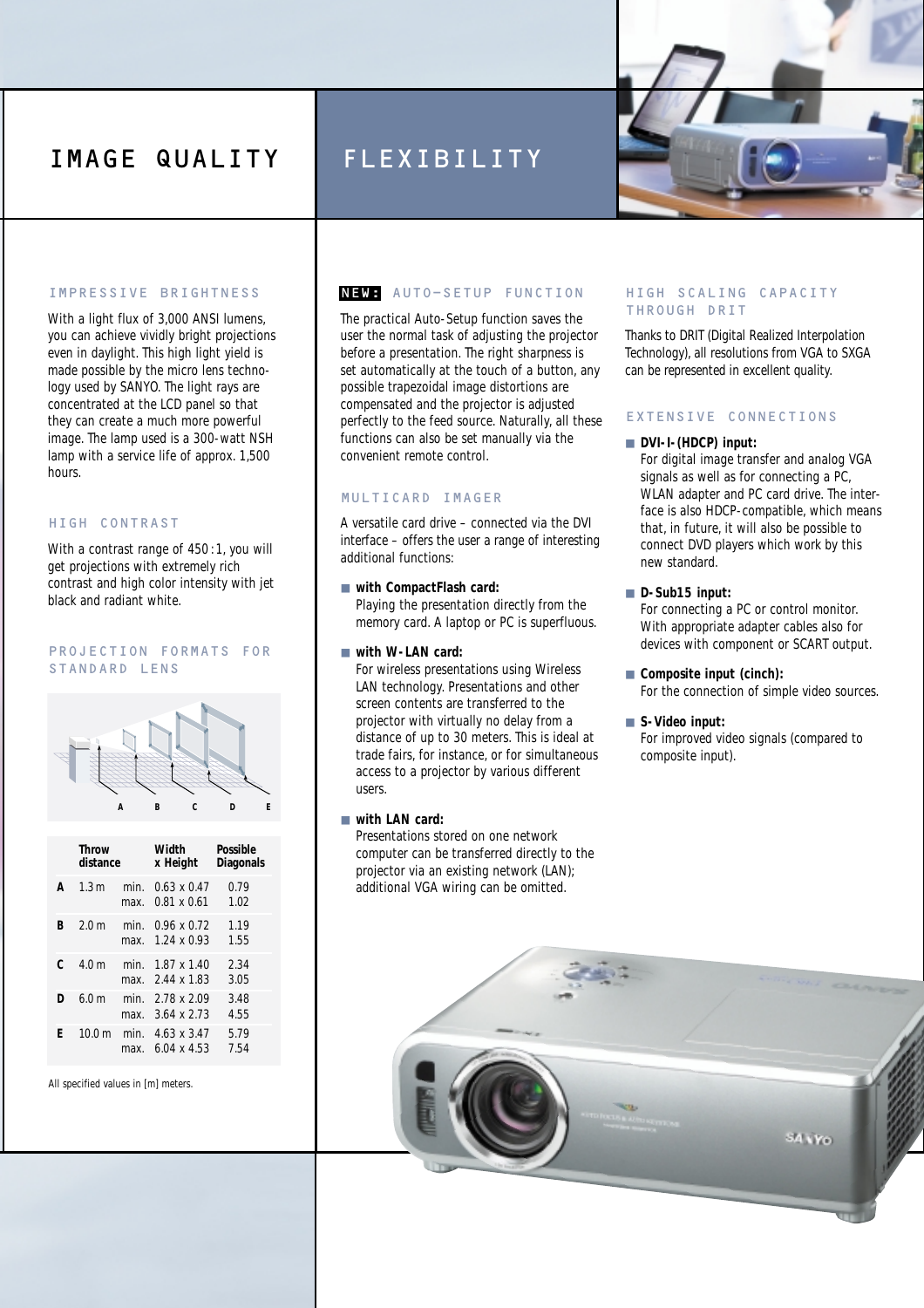## USER-FRIENDLINESS ACCESSORIES

### NEW: AUTO-SETUP WITH KEYSTONE CORRECTION

The new PLC-XC10 is ready to start at the touch of a button: integrated microcameras on the front of the projector measure the distance and the angle to the screen. Distortions caused by an unfavorable projector angle are compensated automatically and the correct image sharpness is set. At the same time, the projector adjusts itself automatically to the feed source.

### NEW: IMPROVED LAMP REPLACEMENT

With the new PLC-XC10, it is possible to replace the lamp from the upper side of the projector. This is particularly practical in the case of ceiling mounting – normally, the projector has to be taken down to replace the lamp. This is now no longer necessary.

### NEW: USB KEY

In order to protect the projector from unauthorized persons, a suitable USB Security Key is available in the SANYO accessories range. As a result, the projector can only be started when the key is in the lock.

### LOW OPERATING NOISE

The temperature-controlled fan adjusts itself automatically to the external temperature. If the temperature falls, the fan runs more slowly and the operating noise decreases.

In the ECO mode, the PLC-XC10 operates at just 34 decibels while still producing 85% of the normal illumination level.

### AIR-MOUSE FUNCTION

All mouse functions can be carried out wirelessly via the remote control of the projector.

### DURABLE MAGNESIUM CABINET

The appearance of the elegant magnesium cabinet in an entirely new design leaves nothing to be desired. It guarantees the necessary durability for everyday use.

### UNIVERSAL POWER UNIT

Ready for use anywhere in the world: the power unit adjusts automatically to the relevant national voltage.

### AUTOMATIC DEVICE DETECTION

The PLC-XC10 traces the relevant input signal independently, so it can start operating immediately without any adjustments.

### CLEAR MENU SETUP

The onscreen menu is clearly structured and is available in 11 different languages. As a result, the speaker can change the settings quickly and specifically.

### STANDARD ACCESSORIES

- IR remote control with laser pointer and mouse function incl. batteries
- Computer cable (DVI-I D-Sub15)
- USB cable for mouse control
- Power cable
- Lens cover with screw and cord
- Operating manual
- Dust cover

### OPTIONAL ACCESSORIES

- PC card drive "MultiCard Imager" (POA-BOX20)
- Wireless LAN card (POA-WLC20)
- LAN card (POA-WDC20)
- CompactFlash card (POA-CFC20)
- USB Security Key (POA-USB01)
- $\Box$  SCART D-Sub15 cable